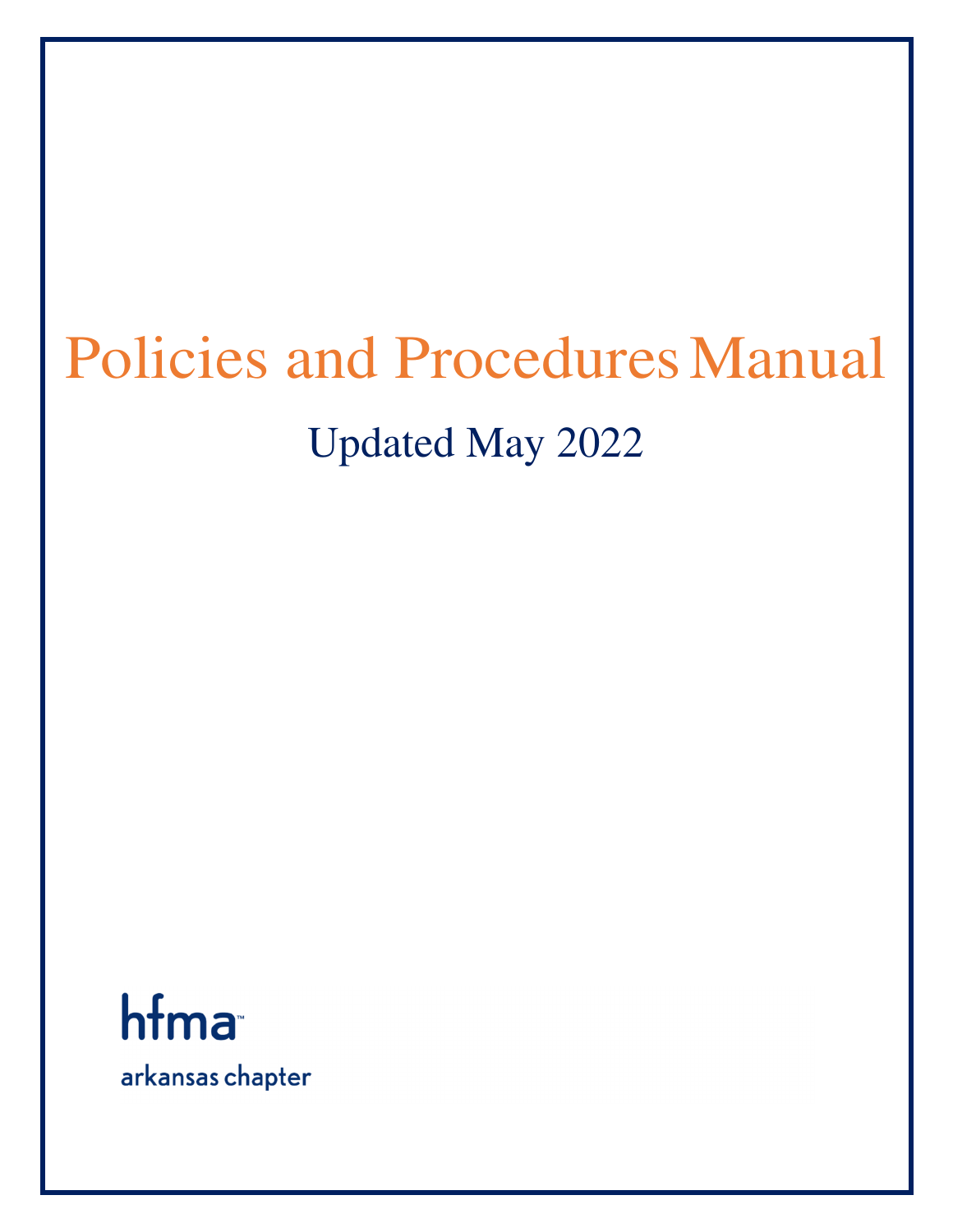# hfma

## arkansas chapter

#### **Table of Contents**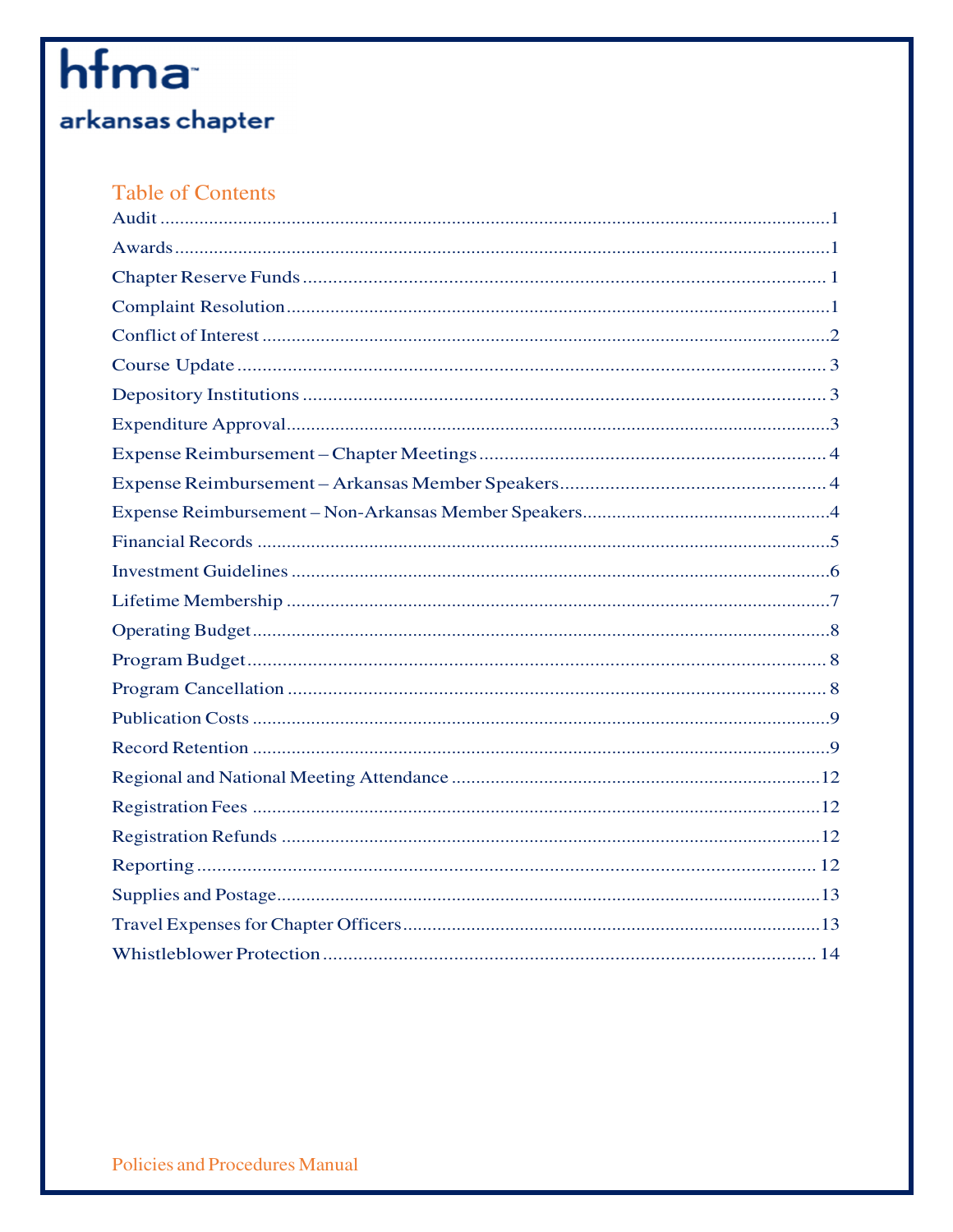## hfma arkansas chapter

#### **Subject: Audit**

**Policy:** The Chapter's receipts, disbursements and cash balance will be audited within 60 days of each fiscal year-end. The Audit Committee will review the procedures annually and recommend changes to the Board as appropriate.

**Procedures:** The Audit Committee will prepare a written report to be presented to the Chapter's Board no later than the Fall meeting. The audit committee's report, including reviewed financial statements, will be made available to Chapter members upon request.

#### **Subject: Awards**

**Policy:** The Chapter will pay for any awards given to members, including but not limited to Chair awards, President's Plaque, tournament prizes, and President Pins. Other awards, such as most outstanding member and most active member, may be approved by the Board.

**Procedures:** Costs associated with any member awards should be included in the annual Chapter budget. Expenditures for awards not included in the Chapter budget must be approved by the Board.

#### **Subject: Chapter Reserve Funds**

**Policy:** Adequate reserves shall be maintained in accordance with standards set by HFMA National. These cash reserves shall be maintained in a liquid enough position to meet cash outlays without sustaining penalties for early withdrawal of funds. A maximum of seventy-five percent of the current operating budget will be held in these contingent reserves.

**Procedures:** The Chapter or the broker will hold title to all investment instruments. The Treasurer or broker shall invest the reserve funds as follows:

- A minimum of twenty-five percent of the current year's budget will be put into interestbearing money-market accounts.
- Reserve funds shall be invested using the approved investment policy guidelines of the Arkansas Chapter HFMA.

#### **Subject: Complaint Resolution**

**Policy:** Complaints should be registered with the Chapter Manager and will evaluated and resolved by the Board.

**Procedures:** Any complaint should be registered with the Chapter Manager at arhfma@arkansashfma.org.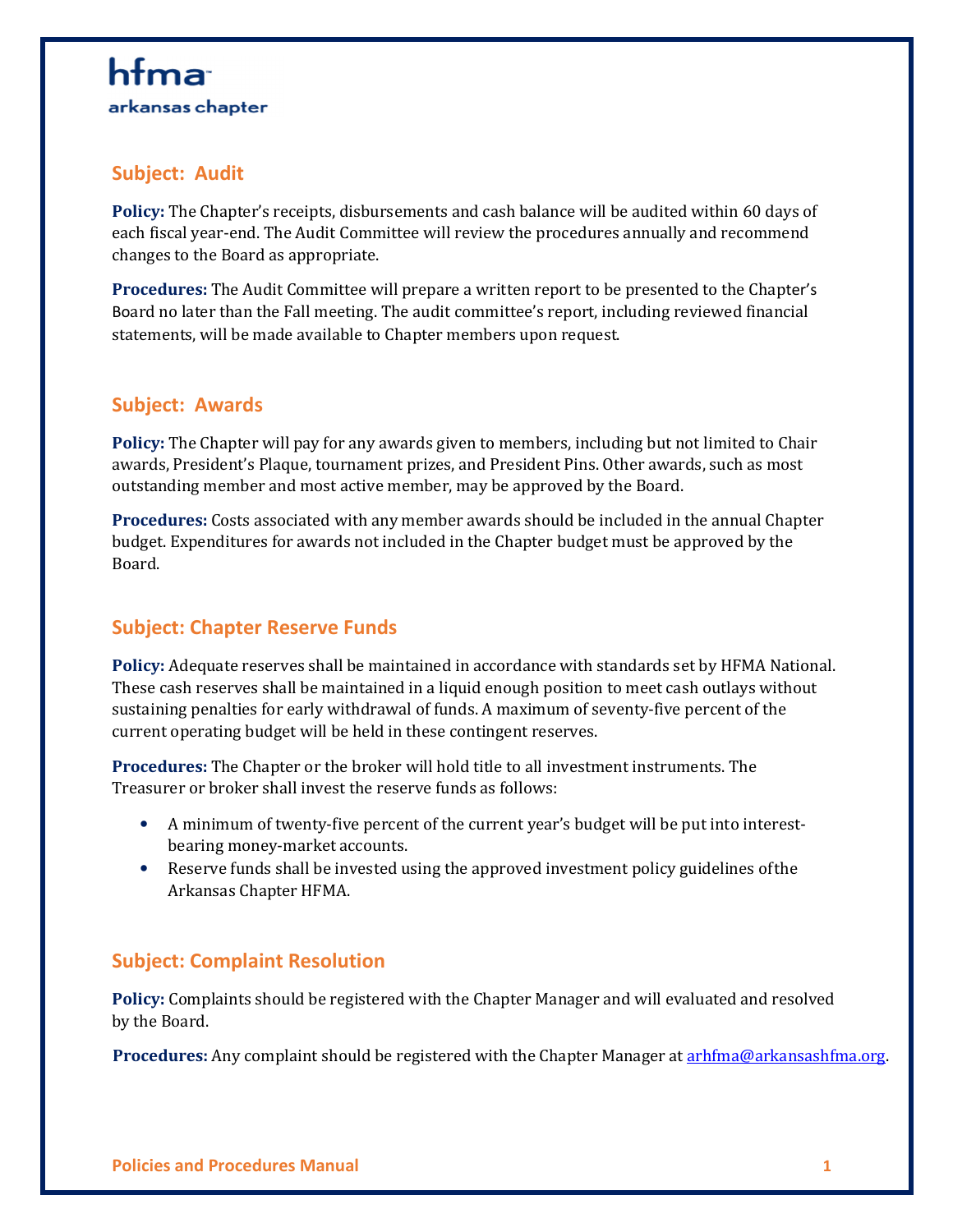## hfma arkansas chapter

#### **Subject: Conflict of Interest**

**Article I:** The purpose of the conflict of interest policy is to protect the interests of this tax-exempt organization, (the "Chapter"), when it is contemplating entering into a transaction or arrangement that might benefit the private interest of an officer or director of the Chapter or might result in a possible excess benefit transaction. This policy is intended to supplement but not replace any applicable state and federal laws governing conflict of interest applicable to nonprofit and charitable organizations.

#### **Article II:** Definitions

- **1.** Interested Person Any director, principal officer, or member of a committee with governing board delegated powers, who has a direct or indirect financial interest, as defined below, is an interested person.
- **2.** Financial Interest A person has a financial interest if the person has, directly or indirectly, through business, investment or family:
	- **a.** An ownership or investment interest in any equity with which the Chapter has a transaction or arrangement,
	- **b.** A compensation arrangement with any entity or individual with which the Chapter has a transaction or arrangement, or
	- **c.** A proposal ownership or investment interest in or compensation arrangement with any entity or individual with which the Chapter is negotiating a transaction or arrangement. Compensation includes direct or indirect remuneration as well as gifts or favors that are not insubstantial.

A financial interest is not necessarily a conflict of interest. Under Article III, Section 2, a person who has a financial interest may have a conflict of interest only if the appropriate governing board or committee decides that a conflict of interest exists.

#### **Article III:** Procedures

- **1.** In connection with any actual or possible conflict of interest, an interested person must disclose the existence of the financial interest and be given the opportunity to disclose all material facts to the directors and members of committees with governing board delegated powers considering the proposed transaction or arrangement.
- **2.** The remaining board or committee members shall decide if a conflict of interest exists.
- **3.** After disclosure of the financial interest and all materials facts, and after any discussion with the interested person, he or she shall leave the governing board or committee meeting while the determination of a conflict of interest is discussed and voted upon.
- **4.** An interested person may make a presentation at the governing board or committee meeting, but after the presentation, he or she shall leave the meeting during the discussion of and the vote on the transaction or arrangement involving the possible conflict of interest.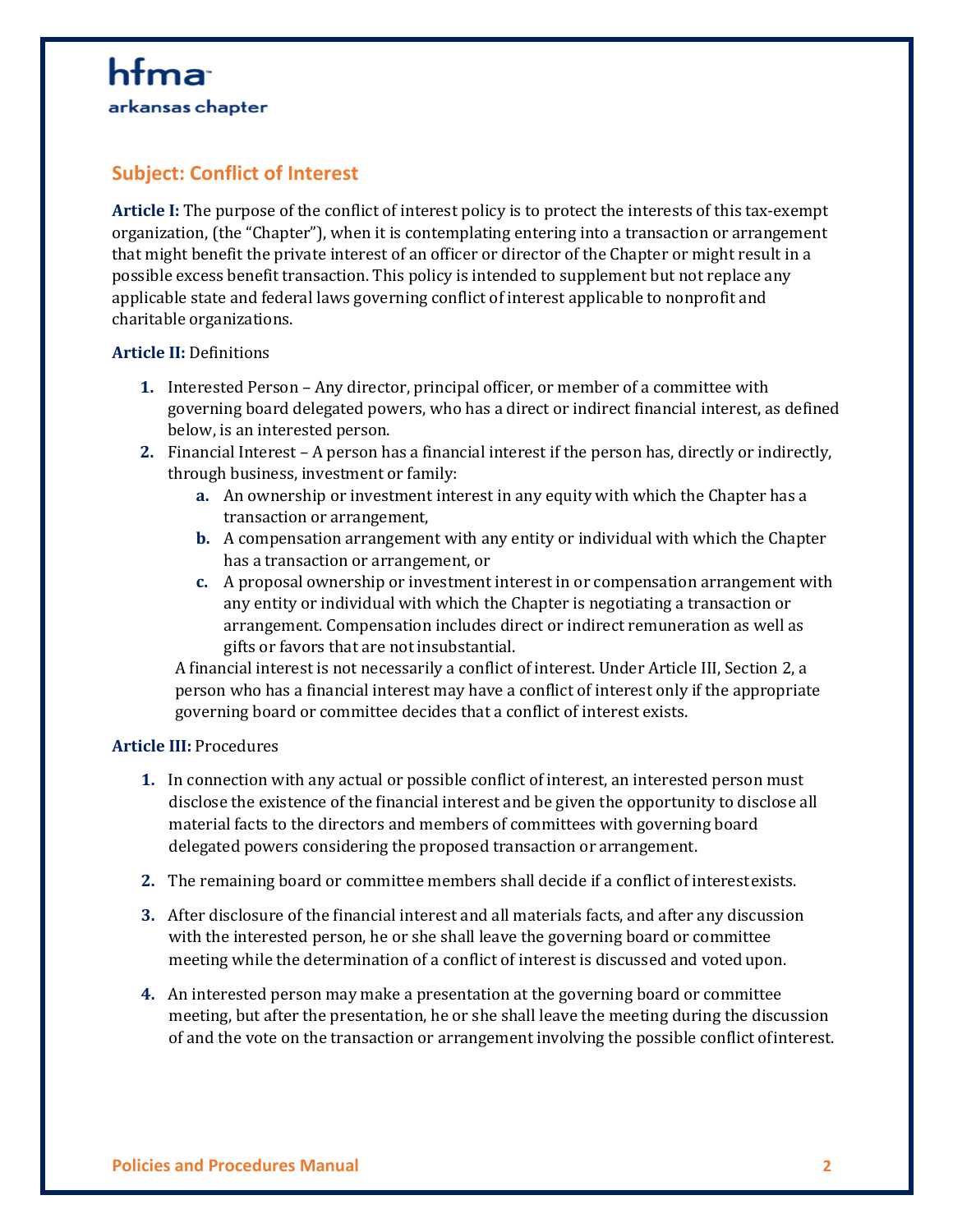#### **Subject: Course Update**

**Policy:** The Chapter will comply with course update requirements for the types of programs it offers.

**Procedures:** For group live and group internet-based programs, course documentation will contain the most recent effective information as of the date of the event.

#### **Subject: Depository Institutions**

**Policy:** The Chapter Treasurer shall maintain all checking and investment accounts, with authorized signatures for withdrawal of funds, in a FDIC insured financial institution.

**Procedures:** Said funds are to be invested in any institution covered by FDIC. Investment transactions are to be reported by the treasurer to the Board at each meeting. Investments maturing in excess of six months require prior approval by a majority of the members of the Board. The secretary is responsible for maintaining custody of insurance bonding, in the appropriate amount, to cover funds handled. Bonding coverage must be obtained within 30 days of taking office. The secretary will advise the Board of Directors of bonding coverage by memo prior to the Board's August meeting.

#### **Subject: Expenditure Approval**

**Policy:** All expenses must have dual approval by two officers/board members before being paid or reimbursed.

**Procedures:** Before an expense can be paid or reimbursed, documented approval must be obtained from two officers or board members. Since all checks are issued by the Treasurer, the issuance of the check is considered to be implicit approval of the expense. Therefore, for expenses that are paid by check, only one documented approval must be obtained. Most expenses will be approved through an email from the President (or other officer) to the Treasurers. These emails should be retained in accordance with the Chapter's record retention policy.

For expenses that are not paid by check, such as refunds of meeting registration fees, there is no implicit approval by the Treasurer. Therefore, documented approvals from two officers/board members must be obtained.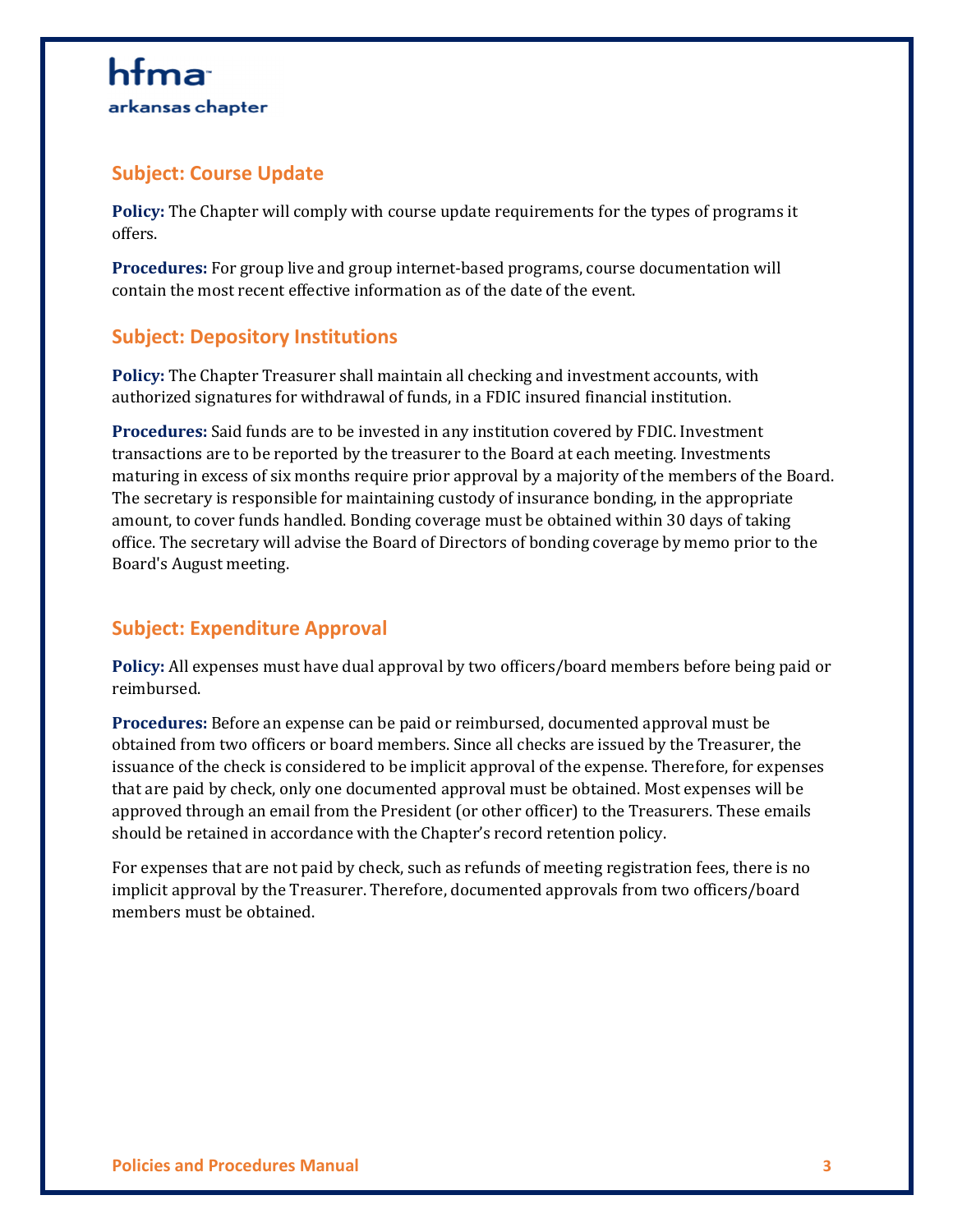#### **Subject: Expense Reimbursement – Chapter Meetings**

**Policy:** The Chapter will pay all expenses necessary for the presentation of an approved meeting or workshop. Allowable meeting and workshop expenses shall include, but not be limited to:

- Meeting facilities
- Networking events
- Speaker honorariums and expenses
- Administrative expenses

**Procedures:** The Chapter member or speaker incurring the expense shall submit a written request to the Program Chairman for approval. The request must identify meeting and date and must be accompanied by paid receipts. All approved requests shall be submitted to the Treasurer for payment.

#### **Subject: Expense Reimbursement – Arkansas Member Speakers**

**Policy:** The Chapter will waive the meeting registration fee for any Arkansas HFMA member who is speaking at that meeting. No other payment will be made to the speaker and no expenses will be reimbursed by the Chapter.

#### **Subject: Expense Reimbursement – Non-Arkansas Member Speakers**

**Policy:** The Chapter will reimburse any speakers who are not members of the Arkansas Chapter of HFMA for their out-of-pocket expenses relating to a speaking engagement. An honorarium may be paid to an engaged speaker for his or her presentation if authorized according to procedures.

**Procedures:** Each speaker should be asked to make arrangements for all personal travel except hotel accommodations. Hotel accommodations, meeting rooms and audio visual aids will be coordinated and arranged for by the Chapter. Prior to engagement, a speaker should be asked to give an estimate of his or her expenses. Expenses will be reimbursed to an engaged speaker (up to two speakers per joint or concurrent presentation) by the Chapter as follows:

- The Chapter will provide complimentary meeting registrations for up to two Presenters per Joint or Concurrent presentation. A complimentary meeting registration will also be provided for panel members.
- Transportation will be fully covered from speaker's point of origin to the meeting destination. Only reasonable coach airfare expense will be reimbursed.
- If a speaker prefers to book his/her own hotel reservation, the Chapter will reimburse room and tax expense for up to one night's stay at our group rate at the conference hotel. If the speaker stays in a different hotel, the Chapter will reimburse the lesser of one night at the actual rate paid or the conference hotel group rate. Any incidental hotel expenses will be the responsibility of the speaker. Hotel accommodations will be reimbursed for one night only unless the speaker is speaking for two days or there is prior approval from the President.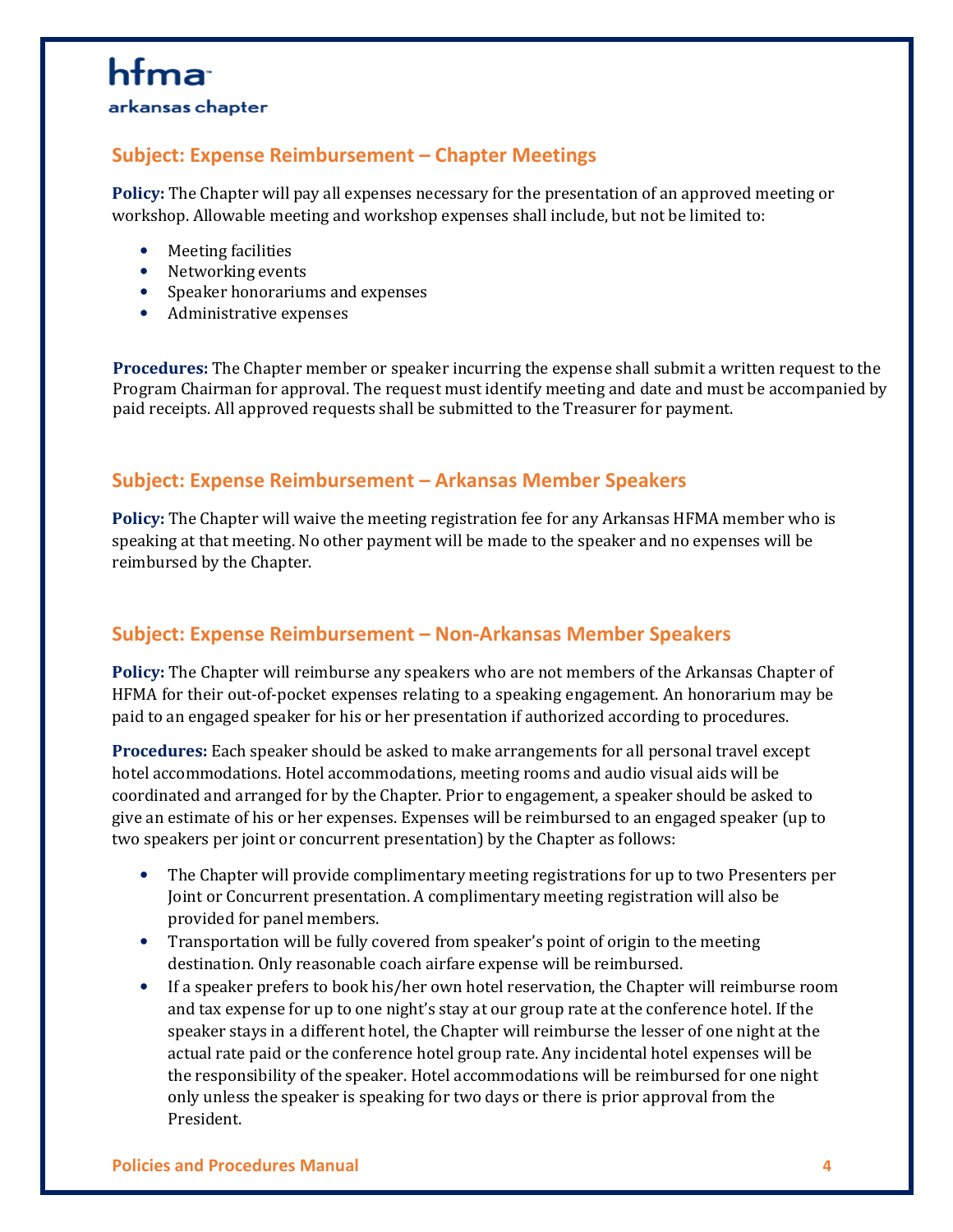## hfma

#### arkansas chapter

#### **Subject: Expense Reimbursement – Non-Arkansas Member Speakers, continued**

- Automobile expenses will be reimbursed at the current IRS allowed mileage rate per mile for personal car or actual fees for car rentals.
- Meals will be reimbursed at up to \$75 per day, with receipts.
- Meal gratuities shall not exceed twenty-five percent (25%) of meal costs. Reasonable tips will be reimbursed for bellmen, etc.
- Parking expenses will be reimbursed for reasonable and customary fees.
- The Chapter does not reimburse entertainment expenses, personal guest expense, longdistance telephone expense, travel life insurance, or administrative expenses (e.g. production of handouts not associated with the presentation, rental of presentation equipment, etc.).
- Other miscellaneous expenses must be itemized and may be reimbursed at a reasonable rate.
- Other expenses should not exceed budget. Any exception to expense reimbursement must be approved by the Board.

Honorariums will be paid only when absolutely necessary. The honorarium cannot exceed \$500 unless authorization is obtained from the Chapter President. The Chapter President may authorize an honorarium of up to \$1,000. The Chapter President may also authorize an honorarium of up to \$5,000, as long as the total speaker expenditures for the Chapter meeting in question do not exceed budgeted expenditures as approved by the Board. If the honorarium is between \$1,000 and \$5,000 and total speaker expenditures for the Chapter meeting in question are in excess of budgeted expenditures, the honorarium must be approved by the Board prior to the engagement of the speaker. In all cases, honorariums in excess of \$5,000 must be approved by the Board prior to engagement of the speaker.

Within one month after his or her engagement, the speaker must submit an expense statement, including all receipts for hotels, meals and transportation, to the Treasurer of the Chapter for approval by the Treasurer and one other Chapter officer. Upon approval, a check will be mailed to the speaker for all approved expenses relating to his or her speaking engagement. If an expense statement has not been received within one month of the event, all speaker expenses will be considered a donation to the Chapter.

#### **Subject: Financial Records**

**Policy:** The Chapter Treasurer shall maintain the following records:

- Checkbook
- Cash disbursements book and receipts
- Monthly bank statements and related reconciliations
- Invoices, check requests and documentation supporting all expenditures
- Supporting documents for each completed program activity of the Chapter. The program chair shall submit such documents within 30 days of completion of a program or meeting.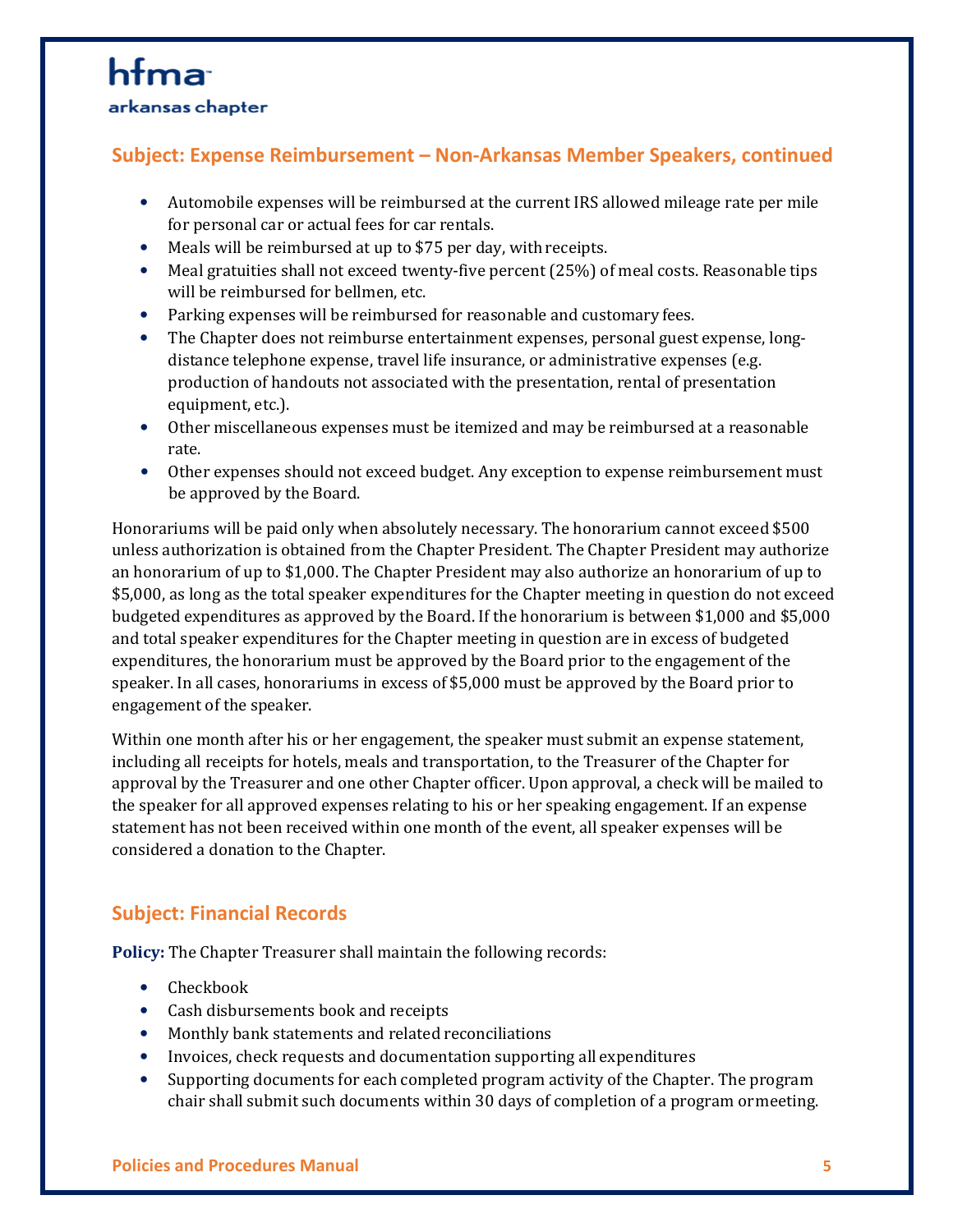### hfma arkansas chapter

#### **Subject: Financial Records, continued**

The Chapter Treasurer is responsible for submitting all forms required by HFMA National related to the fiscal year for which the position was held by the required deadline, and for preparing a list of unpaid bills and uncollected debts owed to the Chapter at the end of the fiscal year (May 31). This list must be provided to the incoming Treasurer and included in the Annual Financial Report.

**Procedure:** In addition to recording daily activity, such as registration fees received and invoices paid, the Treasurer shall, on a monthly basis, reconcile the Chapter's bank account statement(s) to cash as shown in the Chapter's accounting records. The Treasurer shall also prepare a monthly reconciliation of volume (i.e., meeting registration) to revenue recorded and cash deposited in the bank account. The Chapter President shall review and sign off on these reconciliations.

On a quarterly basis, the Treasurer shall prepare financial statements for presentation to the board as described in the Reporting policy below. On an annual basis, the Treasurer shall prepare all necessary information for filing the Chapter's tax return, as well as all necessary information for the Audit Committee to perform its audit of the Chapter's financial records, as described in the Audit policy above.

#### **Subject: Investment Guidelines**

**Policy:** The objective of the Arkansas Chapter regarding the HFMA's investment program is as follows: Assuring maximum safety of principal while attaining an optimal return on invested funds, and maintaining a liquid position.

The Chapter or the broker will hold title to all investment instruments. Approved investment instruments are as follows:

- Certificates of Deposit
- U. S. Government Securities
- Repurchase Agreements
- Corporate Bonds or Notes (Commercial Paper)
- Cash Management Accounts

Other Policy Provisions:

#### **Maturities**

An amount equal to six months operating expenses shall be invested in short-term investments with maturities of one year or less. The remaining funds may be invested in longer term instruments, with an average maturity of no longer than five years.

#### **Responsibilities**

Management responsibility for investment of Chapter funds rests with the Treasurer. Any changes in the investment strategy must first be approved by the Board of Directors.

#### **Review of Policy**

The investment policy shall be reviewed by the Audit and Finance Committee at the Annual Meeting. Changes to the policy must be approved by the Board of Directors.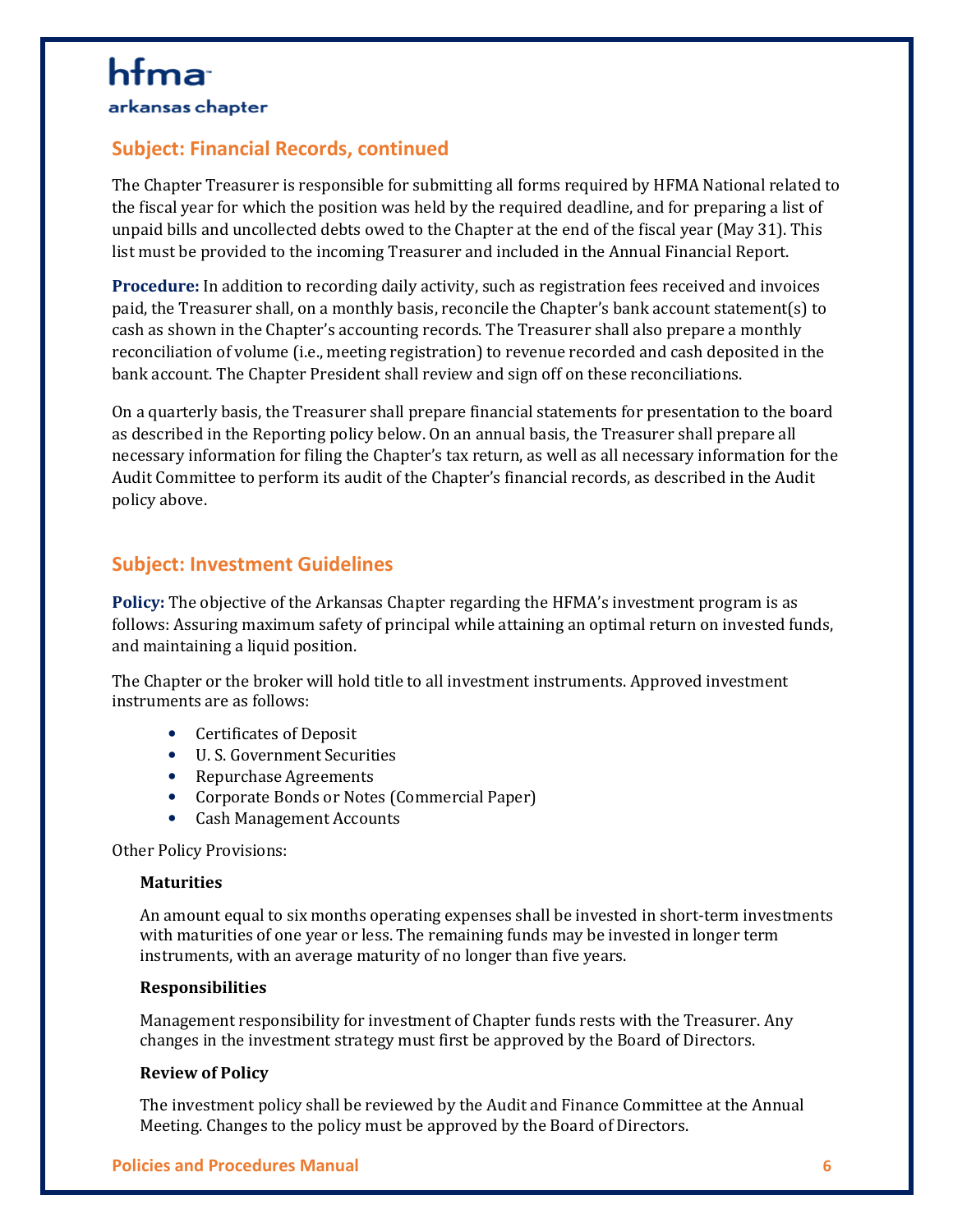#### **Subject: Lifetime Membership**

**Policy:** To be eligible for nomination for the Arkansas Chapter's approval to submit to National HFMA for consideration, a member must:

- 1) Be in good standing with the Arkansas Chapter for at least ten years.
- 2) A past President and recipient of Medal of Honor of the Arkansas Chapter
- 3) Officially retired from employment
- 4) Have contributed significant efforts toward the Chapter's viability and educational mission.
- 5) Have a majority vote in favor by the current chapter Board members

Nominations must be submitted in writing that addresses first four requirements stated above to the current Chapter President who will submit the request to the Chapter Board for approval.

**Procedures:** To initiate the process, a member must be a Retired Member in good standing. The Chapter's Board of Directors must act to recommend conferral of Chapter Life Membership on the Retired Member. The Chapter President should write a letter to the Director, Member Service Center:

- Confirming chapter board action;
- Explaining, based on the individual's biographical information, why the chapter is recommending Chapter Life Membership;
- Enclosing a chapter check for \$275 covering five years of retired dues (\$55 per year); and
- Recommending that HFMA's Board of Directors approve the conferral of Chapter Life Membership.

Mail the Chapter Life Membership request letter to:

HFMA Attn: Director, Member Service Center 2 Westbrook Corporate Center, Suite 600 Westchester, IL 60154

Since the recommendation must be approved by the Regional Executive Council and the HFMA National Board, the completed request must be received at least six weeks prior to a meeting of the HFMA National Board to be placed on the Board agenda. If the National Board approves the recommendation, the chapter president will be notified and a Chapter Life Member certificate will be processed and sent to the Chapter President. A Chapter Life Member is exempt from all further dues.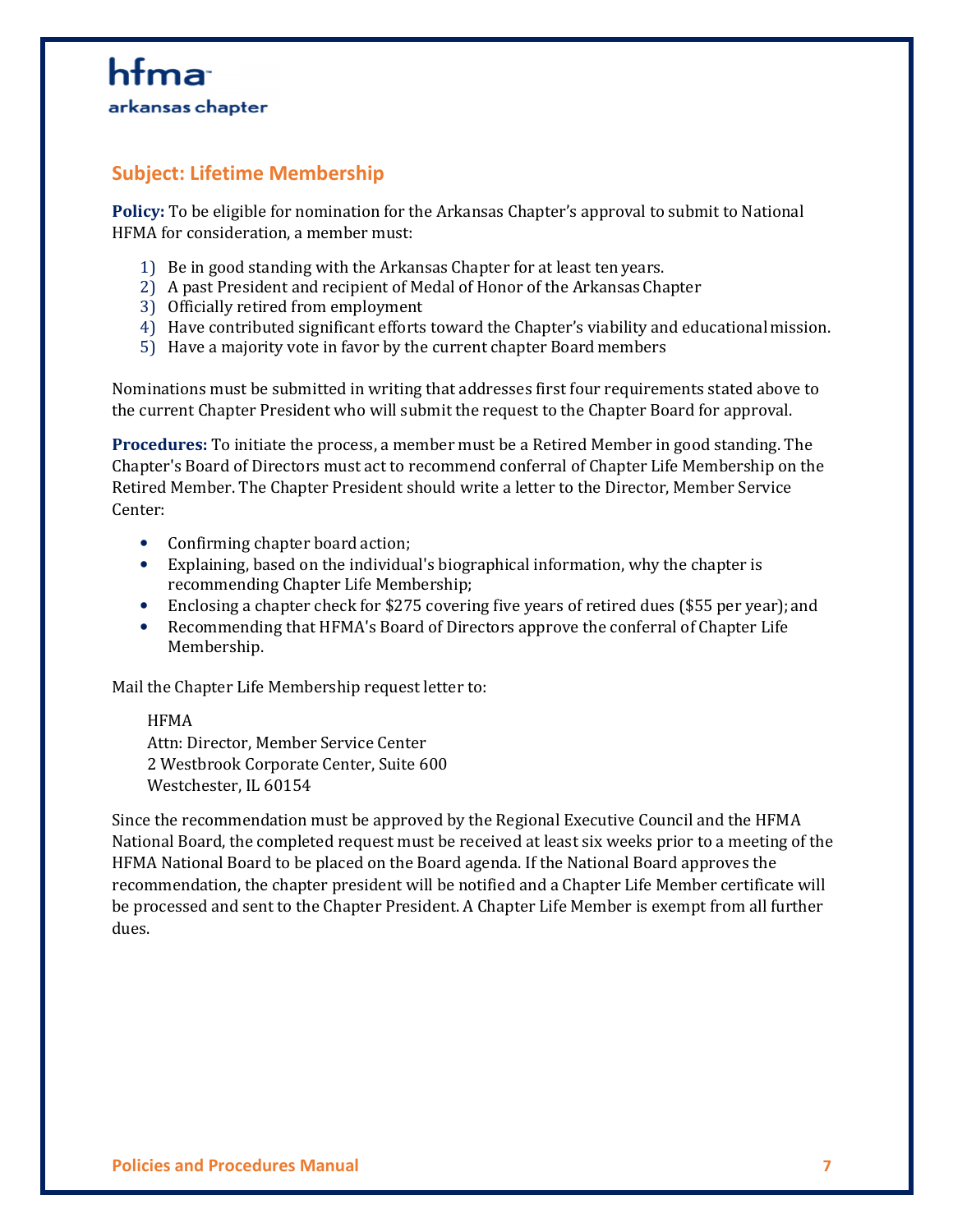#### **Subject: Operating Budget**

**Policy:** The Treasurer shall prepare an operating budget. The budget will be submitted, at the Planning Meeting, to the Board of Directors for approval.

**Procedures:** Each year, a Budget Meeting may be scheduled by the President-Elect. This meeting, when scheduled, shall be scheduled during February, March, April or May. Attendees will be designated by the President-Elect, but will generally consist of the current President, Treasurer, Incoming Treasurer, selected chairpersons, Board members and other members deemed necessary.

The line item budget shall include detailed schedules outlining specific sources of revenue and enumerating specific budgeted expenditures within each expense category.

#### **Subject: Program Budget**

**Policy:** The Chapter will be operated on a neutral to positive cash flow basis. An annual Program Budget will be prepared which maintains a reserve equal to or greater than one-fourth of the annual operating budget.

**Procedures:** The Chapter accounts for revenues and disbursements on an accrual basis. All revenue and expenditures are to be managed through the operating budget. Approval or modification of the budget may be accomplished by a simple majority approval of the Board members, at a regularly scheduled or special meeting at which a quorum is present.

Emergency non-budget expenditures may be verbally approved by a majority of the Board of Directors. Such expenditures must not exceed \$1,000 per submission or \$2,500 aggregate per quarter. Each expenditure must be supported by a written memo and approved by the President before any money is disbursed. Such approvals must be submitted to the full Board of Directors for formal approval at the next regular or called Board Meeting.

#### **Subject: Program Cancellation**

**Policy:** If a program is canceled, the Chapter will timely communicate this information to members, sponsors, faculty and any other registrants.

**Procedures:** Upon cancellation, the Chapter Manager will email a cancellation notification to all required parties.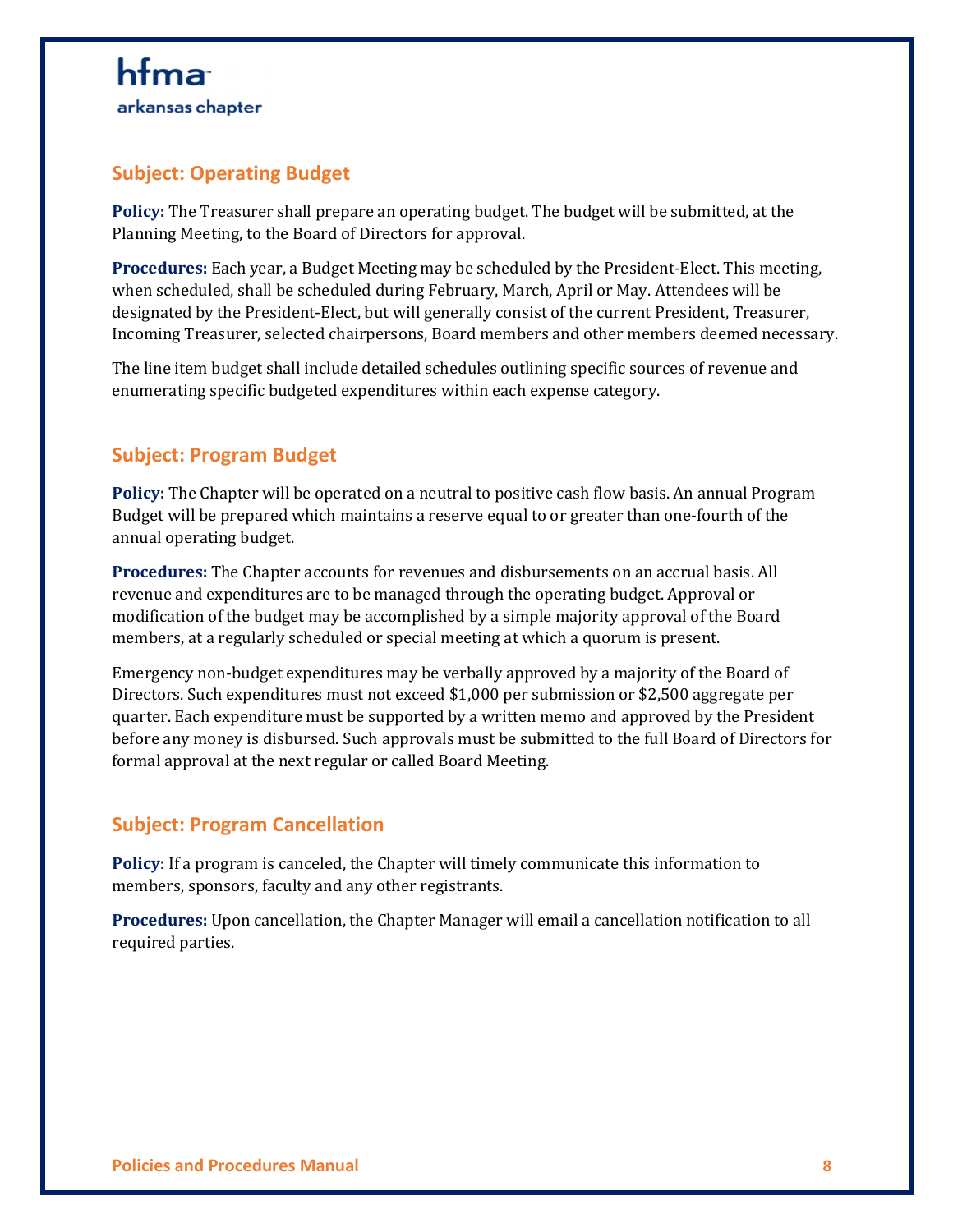#### **Subject: Publication Costs**

**Policy:** The Chapter will pay for all approved publication costs.

**Procedures:** Chapter members incurring publication expense shall submit a written request to the Newsletter Committee chairperson for approval. Said request shall include reasons for the expenditure and all supporting documentation. Upon approval, the Newsletter Committee chairperson will forward the request to the Treasurer for reimbursement.

#### **Subject: Record Retention**

**Policy:** All documents produced as a result of conducting the affairs of the Chapter shall be properly stored and safeguarded in order that a complete and accurate record of business transactions is readily available at all times. Recognizing that no valid reason exists to retain all documents for an indefinite period of time, certain documents shall be disposed of when their retention will not serve a useful purpose.

#### **Documents to Archive:**

Documents should be retained in accordance with the following record retention schedule. "P" indicates that the document should be retained permanently.

#### **Accounting and Finance**

#### *20XX Documents Zip File* **Comprised of the Following - 7 years**

- Accounts Payable Ledger (QuickBooks)
- Accounts Receivable Ledger (QuickBooks)
- Bills, Paid
- Cash Register
- Check Stubs
- Checks, Cancelled
- Payroll
- Petty Cash
- Correspondence
- Memos, Credit
- Debit
- Expense Records
- Invoices
- Petty Cash Reports
- Bank Deposit Information (Statements, deposit books, slips, reconciliations)
- Budget (Authorizations, statistical analysis of expense)
- Purchasing (Correspondence, invoices, purchase orders)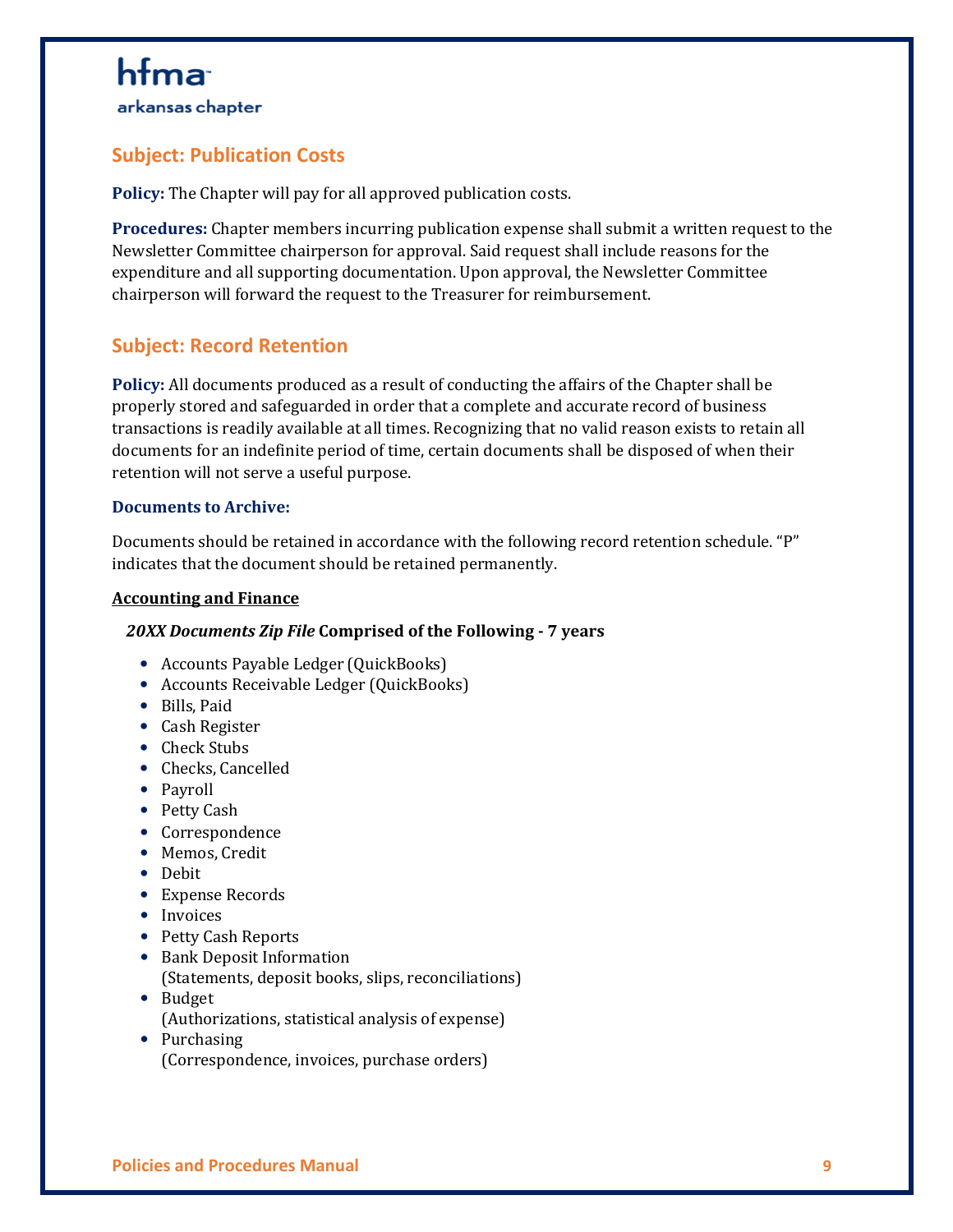## hfma<sup>-</sup>

arkansas chapter

#### **Subject: Record Retention, continued**

• Sales

Purchase Journal/Register Accounts Receivable Register Correspondence Customer Orders Educational/CPE Information Invoices Remittance Statements Sales Journal/Register Summaries of Expense

#### **Correspondence**

| • General        |  |
|------------------|--|
| <u>Insurance</u> |  |
| • Accident       |  |

| nuuuu                     | u  |
|---------------------------|----|
| • Fidelity                |    |
| $\bullet$ Fire            | 8  |
| • Hospital                |    |
| • Inspection Certificates |    |
| • Liability               |    |
| • Workmen's Compensation  | 11 |

#### **Legal and Contracts** *(years)*

| • Contracts (including Chapter Manager contract) | 10 |
|--------------------------------------------------|----|
| • Customers (non-government)                     | 10 |
| • Government Contracts                           | 4  |
| • Employees                                      | D  |
| • Royalties                                      |    |
| • Claims and litigation files                    | 10 |
| • Copyright, patent and trademark registration   | р  |
| <u>Photographs</u>                               |    |

#### **Programs – 5 Years**

- Records of participation
- Dates and locations of program offerings
- Author/instructor, author/developer and reviewer names and credentials
	- For the CPA and tax attorney acting as an author/instructor, author/developer and reviewer for accounting, auditing or tax program(s), the state of licensure, license number and status of license should be maintained. For the enrolled agent acting in such capacity for tax program(s), information regarding the enrolled agent number should be maintained
- Number of CPE credits earned by participants
- Results of program evaluations
- Program descriptive materials (course announcement information)

#### **Policies and Procedures Manual 10**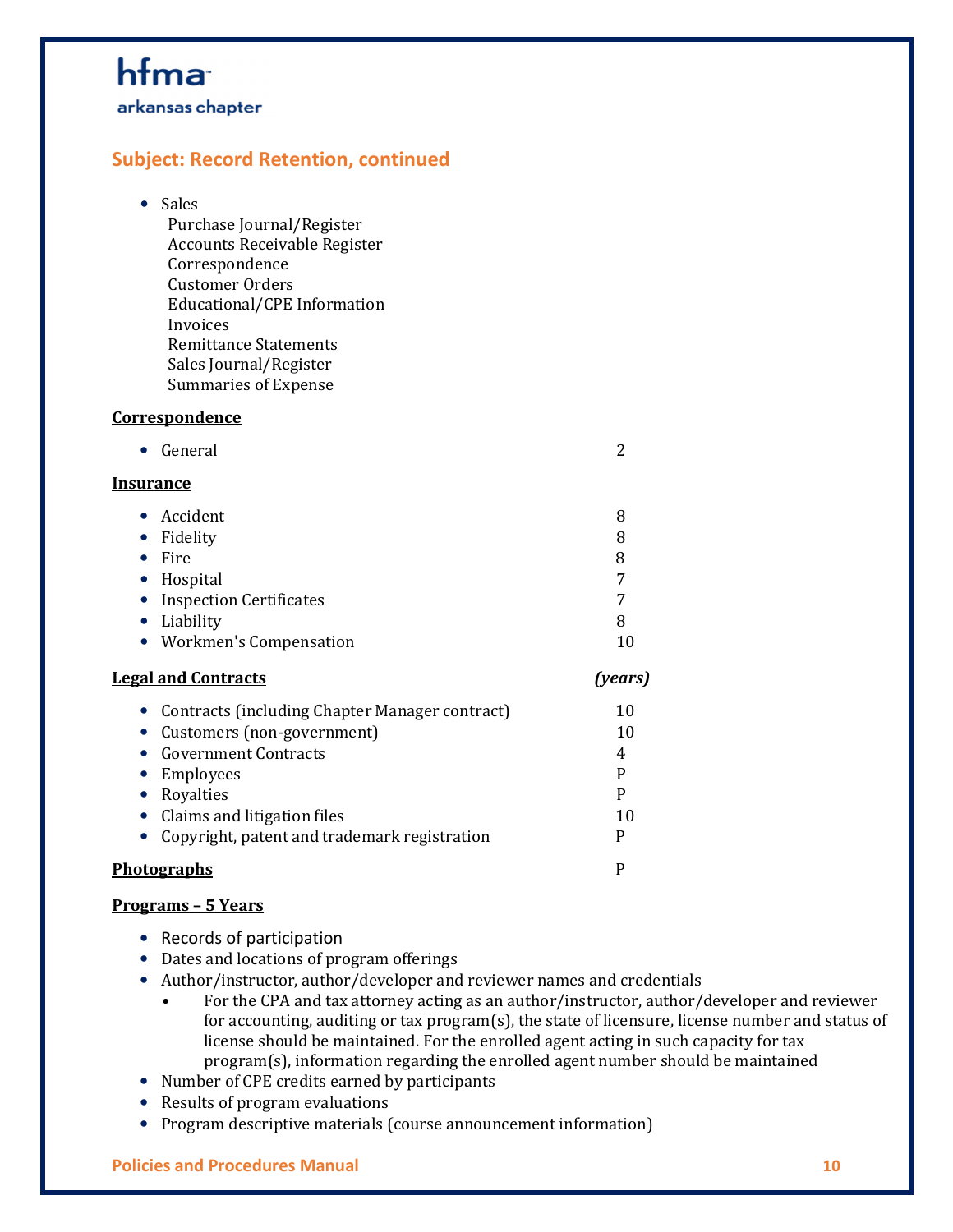arkansas chapter

#### **Subject: Record Retention, continued**

**Archiving Procedures:** Documents are to be provided to the Webmaster within 60 days after the end of the fiscal year (after the financial review has been approved). Photographs are to be provided to the Webmaster within 30 days of each event. Webmaster will send out a Document Retention Checklist listing all records generated by the chapter during the year to individuals responsible for providing documents to be housed on the website.

#### **Responsible Parties for Providing Documents to Archive:**

- Accounting and Finance Treasurer
- Advertising Chapter Manager
- Corporate Papers Secretary
- Correspondence All Leadership
- Insurance Chapter Manager
- Legal and Contracts Chapter Manager
- Photographs Communications Committee
- Programs Chapter Manager

**Destruction Procedures:** The Webmaster will review the previously stored records within 30 days after the end of the fiscal year and will send a proposed list of documents to be destroyed for Secretary's approval. Once approved, the documents will be deleted from the website.

**Certification of Compliance:** Once documents are uploaded to the website, the Webmaster will send a notification to the outgoing secretary that all records have been properly housed along with a proposed list of documents to be destroyed. The Secretary will approve/modify destruction list and verify overall compliance. The Secretary's certification of compliance would be a required record to retain.

**Levels of Authorization:** All items in the Documents to Archive Section will be accessible to Arkansas HFMA voting board members only, with exception of the Legal and Contracts section, which will only be accessible to the Webmaster, the President, and the Chapter Manager. A private Chapter Leadership page will be set up on the Arkansas HFMA website to house all of the documents mentioned in the Documents to Archive section.

Leadership role assignments will be updated by the Webmaster within 30 days of fiscal year end.

**Storage Space:** In order to accommodate the large document sizes, website storage space will be unlimited.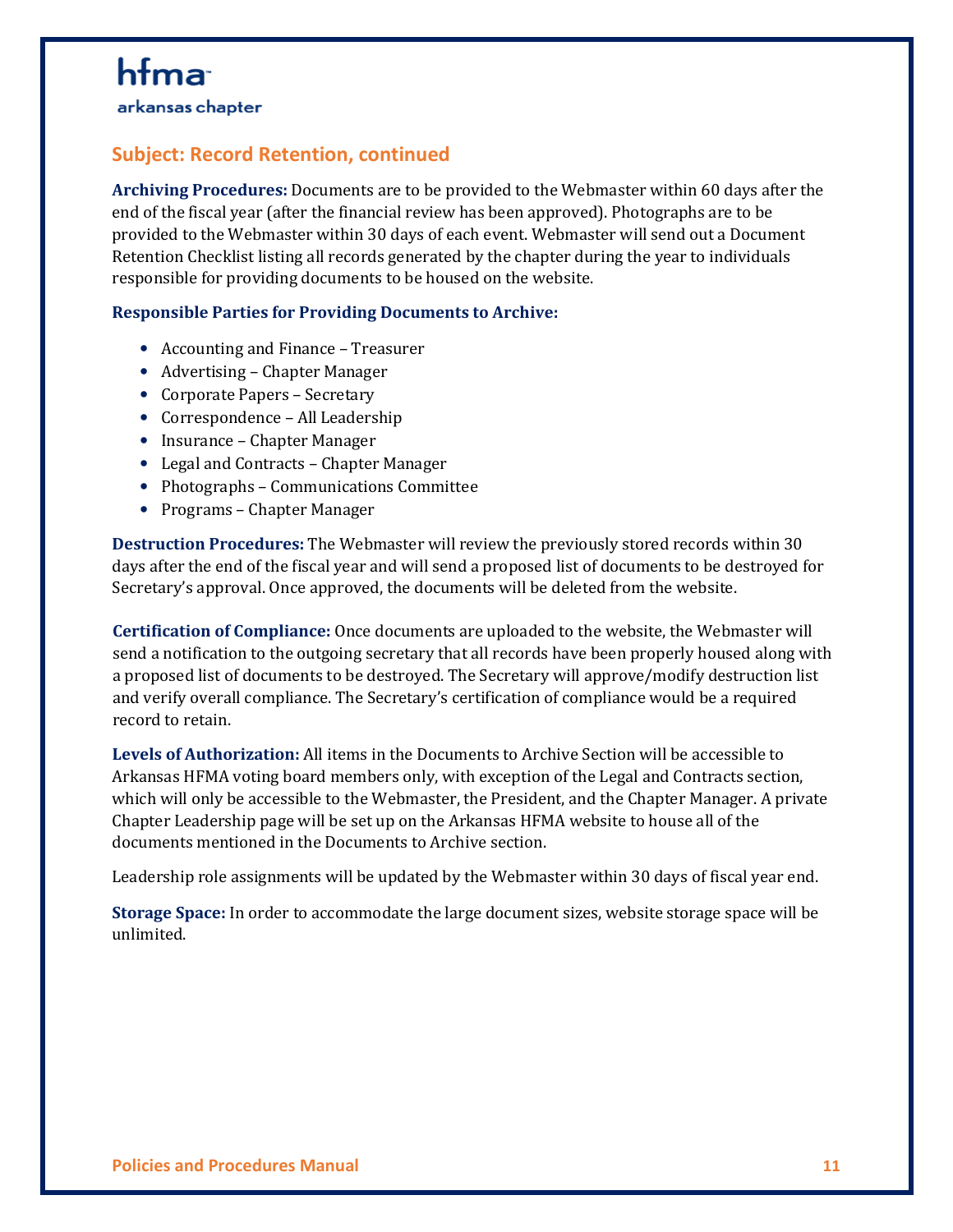#### arkansas chapter

#### **Subject: Regional and National Meeting Attendance**

**Policy:** The Chapter will pay reasonable expense and registration fees in accordance with the approved Travel Expense for Chapter Officers policy for the following meetings:

- Leadership Training Conference President, President-Elect, Secretary, Treasurer, Past President, First-year board members, Second-year board members
	- $\circ$  Any additional attendees may be approved by the in-coming President, as set out in guidance provided by National Office. This decision should be made by the incoming President by January of each year.
- Regional Presidents Meeting/Fall Volunteer Leadership President, President-Elect
- Annual Conference President, President-Elect, Past President
- Region 9 Annual Meeting President, President-Elect

#### **Subject: Registration Fees**

**Policy:** The Chapter shall charge program registrants a registration fee that is appropriate for the sound management of the Chapter.

**Procedures:** At the beginning of each Chapter year, the Treasurer shall recommend a charge structure for education program registration fees. As a part of the budgeting process, recommendations to change the registration fee charge structure may be made by the Treasurer as deemed necessary. A late fee will be charged if the attendee registers after Friday of the week preceding the meeting.

#### **Subject: Registration Refunds**

**Policy:** The Chapter shall refund any quarterly meeting registration fee under conditions outlined in the procedures of this subject.

**Procedures:** If cancellations are received after the Friday before a quarterly meeting, only 50% of the registration fee is refundable. Registrants who do not cancel or cancel day of or after the meeting has started or fail to attend must pay the entire fee. Substitutions, however, are permitted. Registration forms and cancellations must be emailed. Phone and voicemail are not valid forms of communicating a cancellation. Refunds for one day meetings will be issued at 100% up to the Date as delineated in the meeting invitation. A refund request after this date will not be processed.

#### **Subject: Reporting**

**Policy:** The Treasurer shall be responsible for the preparation of Quarterly Financial statements outlining the fiscal operations of the Chapter for the current year. These reports shall include at a minimum, the following:

- Statement of the year-to-date revenue/expenses.
- Year-to-date comparisons of budget to actual revenue and expenses.
- Cash flow statement.

#### **Policies and Procedures Manual 12**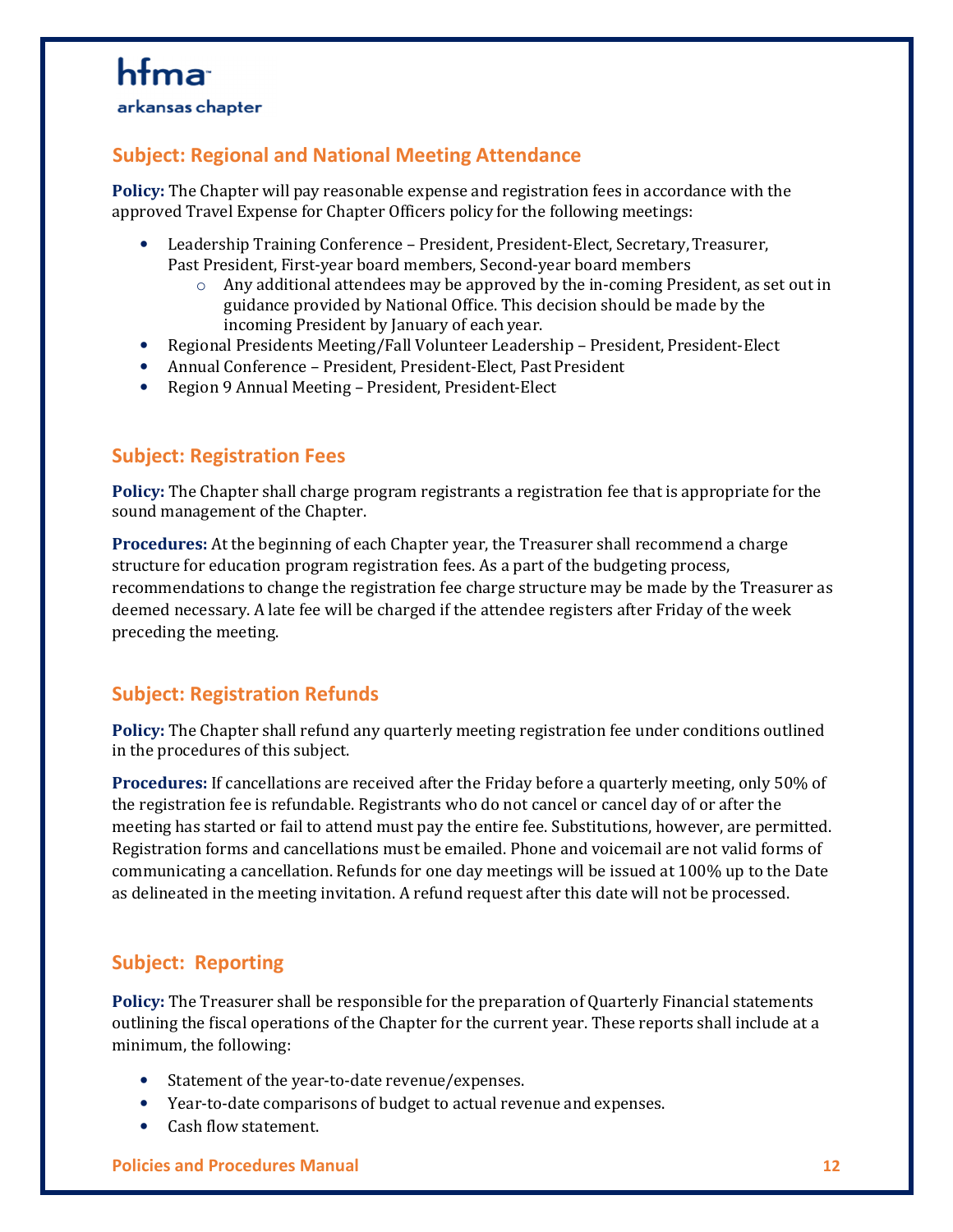## hfma<sup>-</sup>

arkansas chapter

#### **Subject: Supplies and Postage**

**Policy:** The Chapter shall pay for budgeted supplies and postage expenses incurred by officers, directors, councils, committees and other members in the conduct of Chapter business.

**Procedures:** The member incurring the expense shall submit a Reimbursement of Expense form to the Chapter Treasurer. Such request shall identify the type of expense, date incurred and must be accompanied by receipts.

#### **Subject: Travel Expense for Chapter Officers**

**Policy:** The Chapter will pay for reasonable expenses and registration fees for the regional and national meetings described in the Regional and National Meeting Attendance policy in accordance with the procedures described below. Prior approval by the Board is required for payment of any other travel, registration fees or related expenses.

**Procedures:** The Chapter will reimburse travel expenditures on all approved meetings and other travel based on the policy set above. The member incurring the expense shall submit a Reimbursement of Expense form to the Chapter Treasurer. All expenditures are subject to review and if any expenses are deemed unreasonable or inappropriate by an officer, then they may not be reimbursed. Reimbursement for travel expenditures will be as follows:

- Meals Actual costs will be reimbursed for meals. Meals should be itemized and receipts obtained on all meals. The Chapter will not reimburse cost of meals when already provided by the meeting.
- Accommodations Allowance will be at a rate equal to or less than the standard single rate of the hotel at which the seminar, meeting or convention is being held. Attendees should stay at the hotel where the seminar, meeting or convention is being conducted.
- Transportation Current IRS allowed mileage rate will be reimbursed for business use of personal vehicle. Coach airfare will be reimbursed at the lower super-saver rate available at the time reservations are confirmed.
- Intra-City Transportation Prudence and discretion should be used regarding intra-city transportation. The most economical form of transportation should be utilized whenever possible. Personal intra-city transportation will be the responsibility of the individual and not eligible for reimbursement by HFMA.
- Tips/Gratuities Tips/Gratuities for meals should not exceed 25% of the total cost of the meal. Reasonable tips/gratuities will be reimbursed for bellmen, etc.
- Registration Fees Must be approved prior to actual enrollment.
- Parking Fees- Reasonable and customary parking fees will be reimbursed.
- Miscellaneous Expenses Other reasonable expenses may be reimbursed. These expenses must be itemized and may require an accompanying receipt.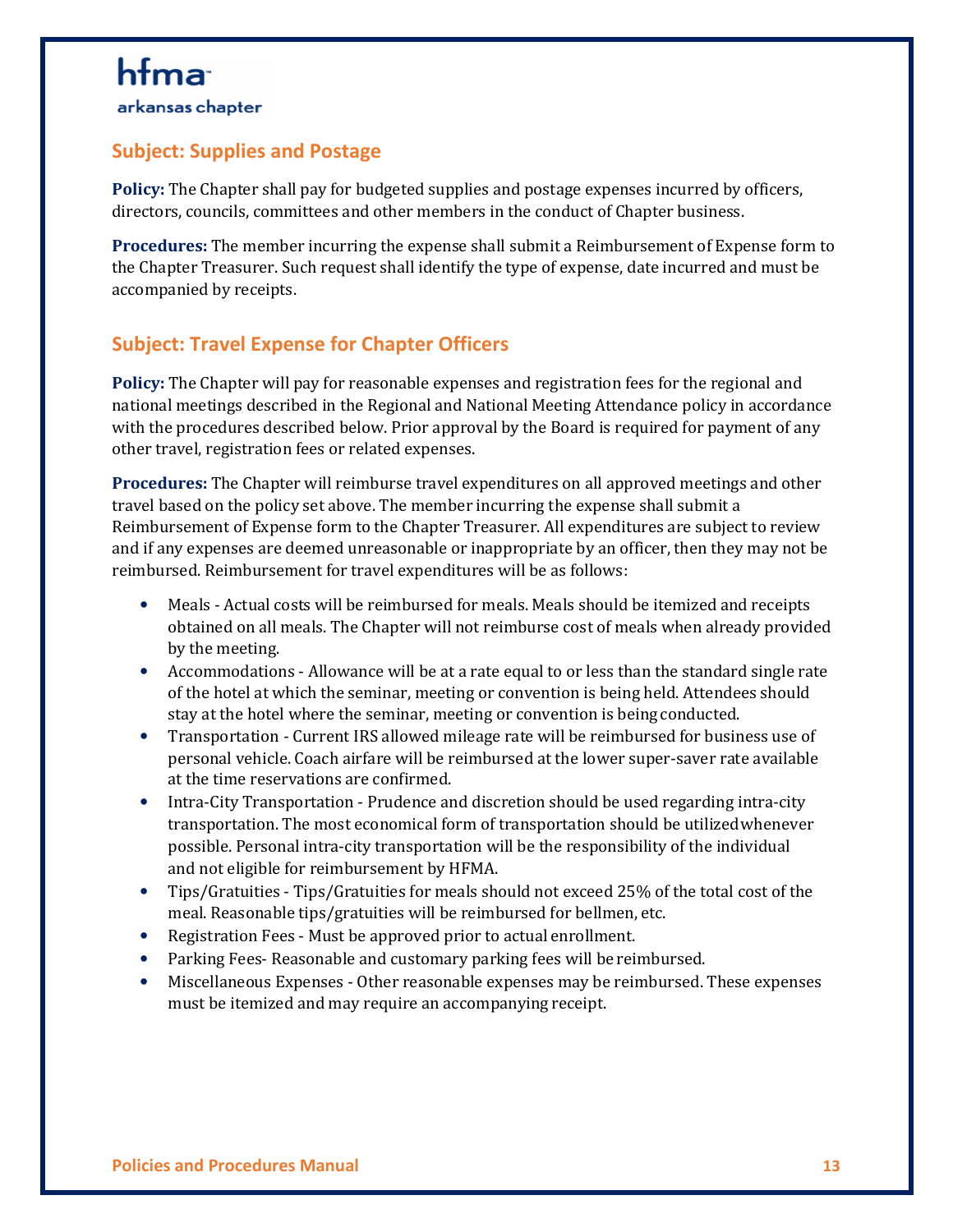## hfma<sup>-</sup>

arkansas chapter

#### **Subject: Travel Expense for Chapter Officers, continued**

The Chapter will not pay for personal expenses such as haircuts, laundry, souvenirs, long distance calls, etc. The Chapter will not reimburse for expenses incurred by Officers' travel companions. In case of travel companions, detailed documentation should be submitted to justify expenses of the Chapter Officer.

Within thirty days after returning from a seminar, meeting, convention, workshop, etc., the member must complete a Travel Expense Form and forward to the Chapter Treasurer for approval. All receipts for hotels, meals and transportation must be attached to the completed form. The member must make an effort to obtain itemized receipts for all expenses. Chapter Treasurer will send a copy of all supporting documentation along with check to the Chapter President or other Officer for second signature. After appropriate approval, a check will be issued to the traveling member for all approved expenses.

#### **Subject: Whistleblower Protection**

**Policy:** As the nation's leading membership organization for healthcare financial management executives, HFMA prides itself on its adherence to federal, state, and local laws and/or regulations, including business ethics policies. HFMA has adopted a Code of Ethics, which requires each member of HFMA to promote the highest standards of professional conduct by practicing honesty and maintaining personal integrity. In furtherance of these principles, HFMA has adopted a whistleblower protection policy.

**Procedures:** Pursuant to this policy, as applicable to HFMA itself, any employee or member who becomes aware of any violation of federal, state, or local law or regulation, including any financial wrongdoing, should immediately report the violation to the President to allow the organization to investigate and, if applicable, correct the situation or condition.

If the President is involved or is believed to be involved in the matter being reported, employees or members may, in the alternative, make a report to the Chair of the Board of Directors. HFMA will conduct an investigation and take appropriate action within a reasonable period of time. Such complaints will be held in confidence to the extent the needs of the investigation permit.

If the violation of federal, state, or local law or regulation, or financial wrongdoing, concerns an HFMA chapter, the member (or the chapter employee, if applicable), should report the violation to the Chapter President. If the Chapter President is involved or is believed to be involved in the matter being reported, the violation should be reported to HFMA's President.

"Financial wrongdoing" may include, but is not limited to:

- Questionable accounting practices;
- Fraud or deliberate error in financial statements or recordkeeping;
- Deficiencies of internal accounting controls;
- Misrepresentations to company officers or accounting personnel